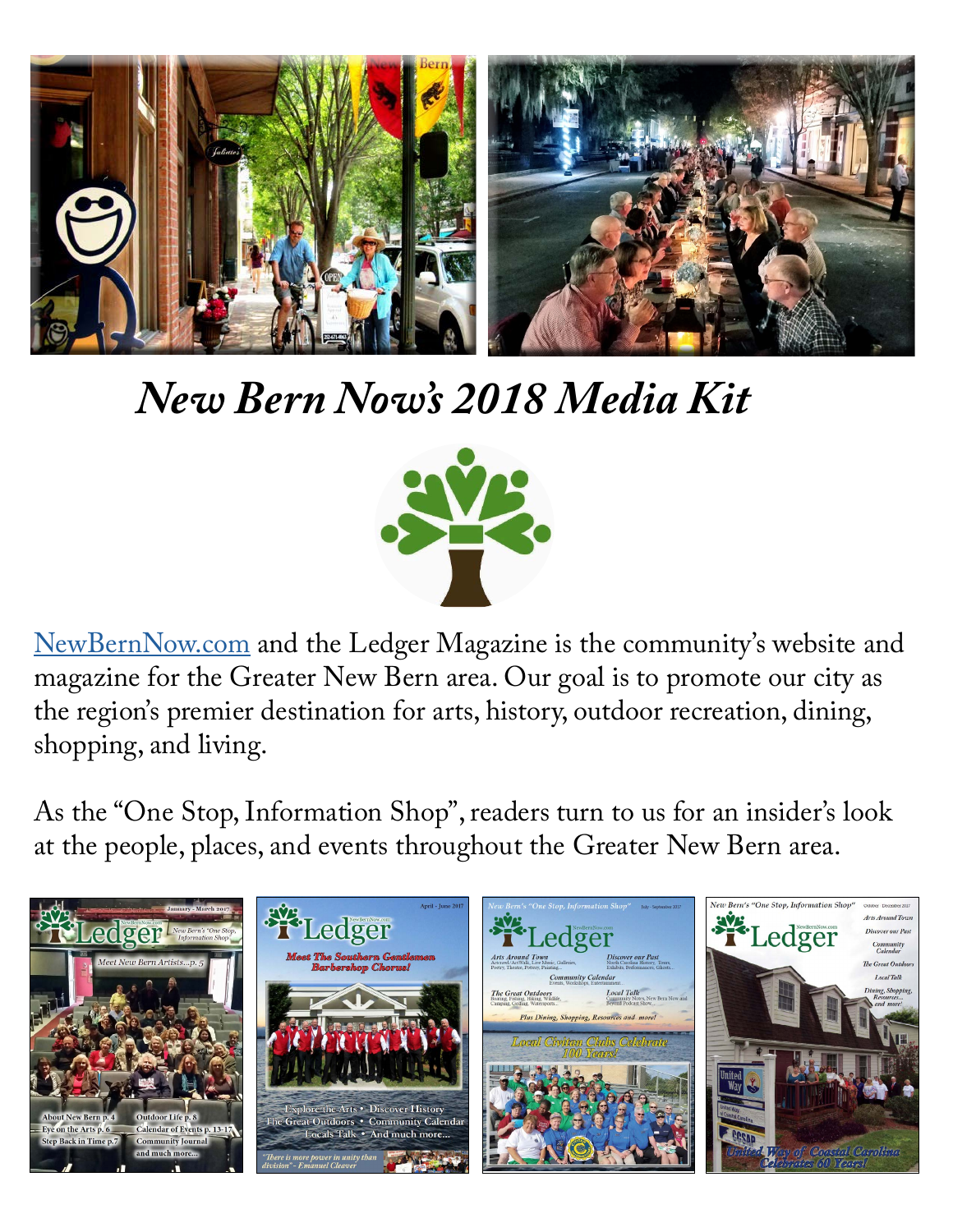### **TOTAL READERSHIP**

**NewBernNow.com + Social Media**

Monthly Visitors 48,614

**Monthly Page Views** 51,938

Podcast Listeners 3,568

**Ledger Magazine**

**Distribution** 3,000

Online readers 4,812

Avg Readers per copy 3.6

> Total Readership 28,123

> > Shelf Life 6 - 9 months

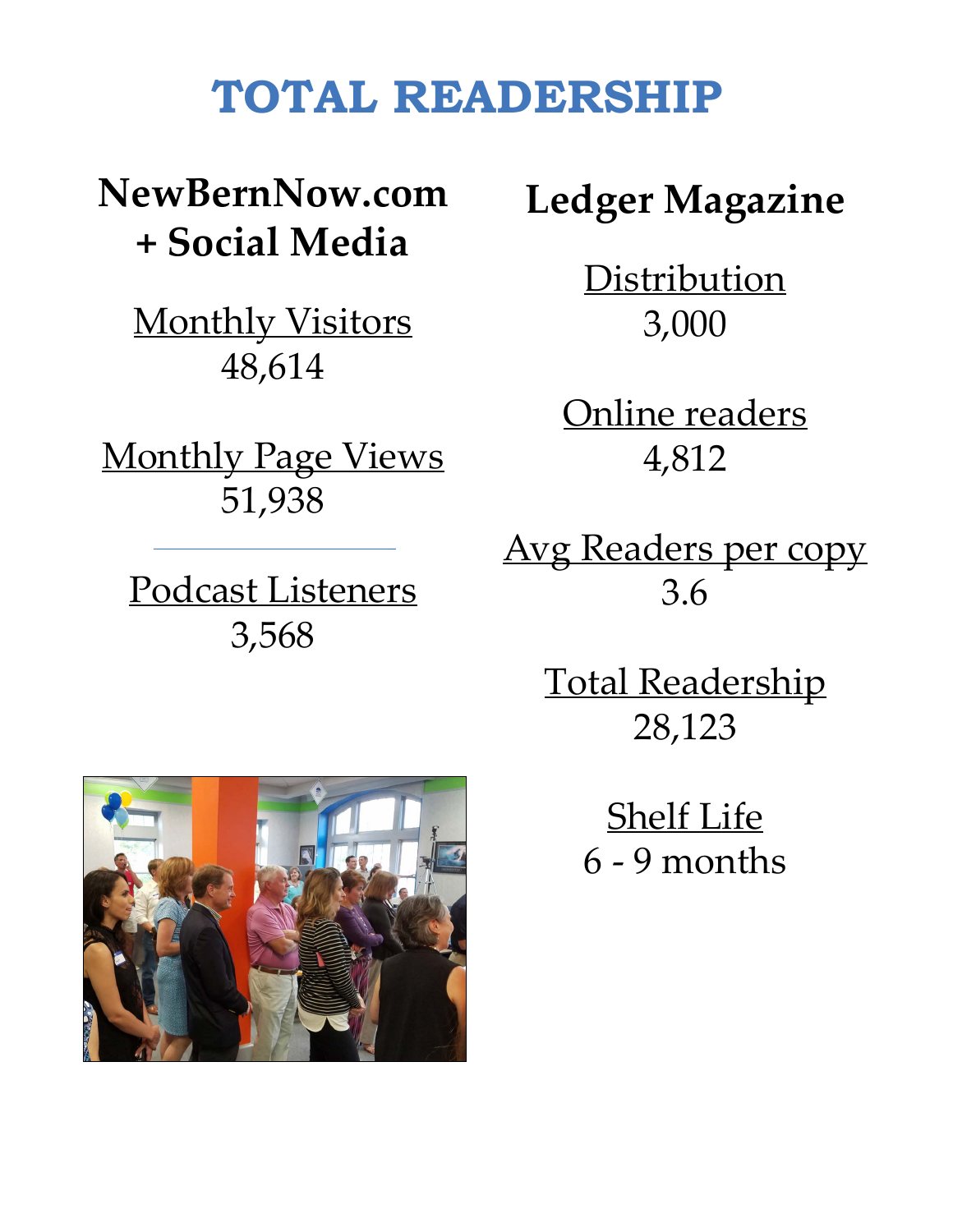### **Why advertise with New Bern Now?**

We can promote your business or non-profit in ways that are unmatched by others via our website, podcast, and magazine. This will help increase your exposure, ultimately enhancing your brand!

- NewBernNow.com is an online destination for local residents and tourists alike. We publish articles, photos, videos, and share them in our daily email and on our social media platforms, reaching over 48,614 viewers per month. With over 4,000 articles and pages; it's a search engine for New Bern and surrounding areas. When we feature your business or nonprofit, it improves your local search positioning on the Internet.

- The Ledger Magazine provides valuable content to our readers, reaching over 28,123 quarterly in readership. We defy traditional advertising guidelines by providing 30% ads and 70% content. If you advertise with us, your ad will stand out compared to oth- er magazines that readers have to flip thru pages of ads trying to get to the content!

- We also produce New Bern and Beyond's Podcast Show with community segments being aired on New Bern's News Talk Radio, WNOS 107.5FM and 1450AM. Our Podsquad talks about all of the great things New Bern has to offer among other inter- esting topics. This reaches approximately 3,568 listeners.

- We connect readers, online followers, and listeners to what our great city has to offer. By advertising with New Bern Now, you're associated with a trusted and positive com- munity brand.

Become a "Supporter" for as low as \$15 per month payable annually for \$180. Your business/nonprofit will be highlighted in the Ledger and listed on "Our Supporters" page on NewBernNow.com to include a link back to your website. This is the only way to guarantee that your business/non-profit will be included in future issues on the magazine.

Here's an example:

**Shop Local** 

**Animal Care Services** <sup>\*</sup> Craven Animal Hospital, 1003 Hwy 70 E., 637-4541 <sup>4</sup> Masterful Dog Training, 672-5933 Animal Care Center, 4385 Hwy 17 S., 636-5040

**Other Selected Businesses** <sup>44</sup> Claudia B. Houston, Creative Memories Advisor, 571-1212 <sup>44</sup> The Hair Depot, 2609 Trent Rd., 514-2345 New Bern Web Design, 349-0270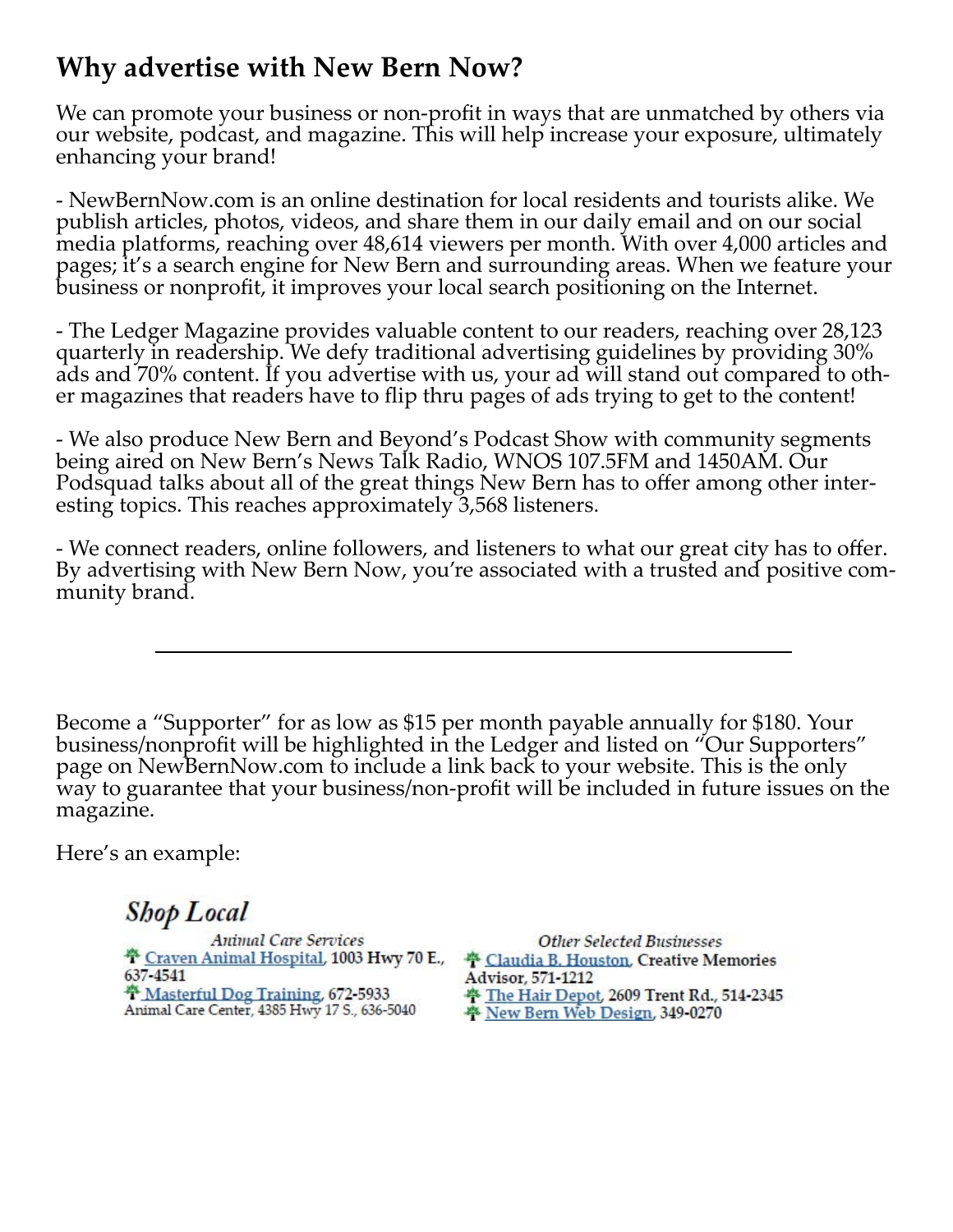## **ADVERTISING RATES**

#### **Quarterly Ledger rates**



#### **Monthly Website rates**

#### **Standard rates:**

- \$100 343 wide x 348 high pixels
- \$75 343 wide x 248 high pixels<br>\$50 343 wide x 148 high pixels
- 343 wide x 148 high pixels

#### **Homepage rates:**

- \$200 343 wide x 348 high pixels
- \$150 343 wide x 248 high pixels
- \$100 343 wide x 148 high pixels